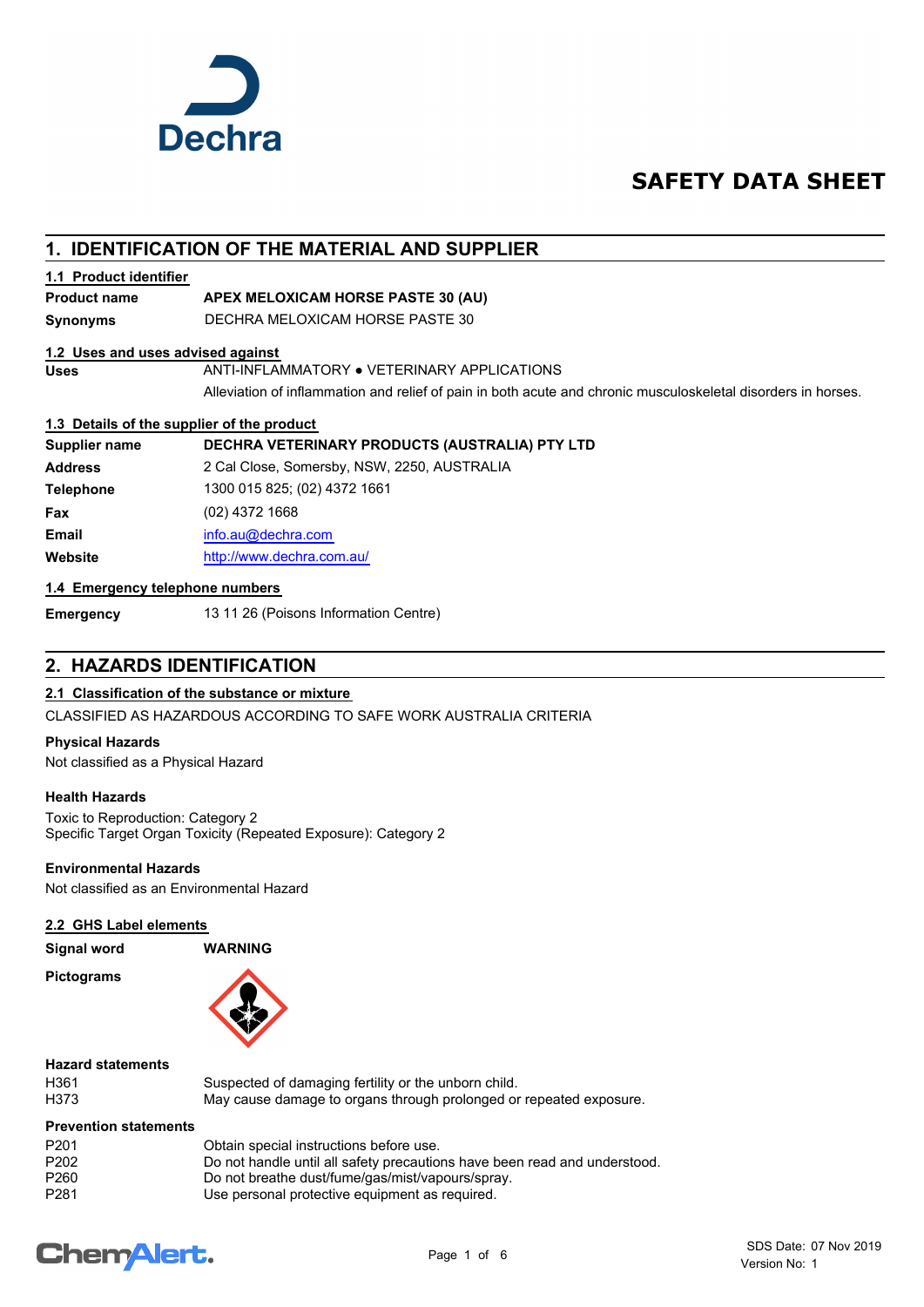#### **Response statements**

P308 + P313 IF exposed or concerned: Get medical advice/ attention.

#### **Storage statements**

P405 Store locked up.

**Disposal statements**

P501 Dispose of contents/container in accordance with relevant regulations.

#### **2.3 Other hazards**

No information provided.

## **3. COMPOSITION/ INFORMATION ON INGREDIENTS**

#### **3.1 Substances / Mixtures**

| Ingredient                | <b>CAS Number</b> | <b>EC Number</b> | Content   |
|---------------------------|-------------------|------------------|-----------|
| NON HAZARDOUS INGREDIENTS | Not Available     | Not Available    | Remainder |
| MELOXICAM                 | 71125-38-7        | 615-253-8        | to $5%$   |

## **4. FIRST AID MEASURES**

#### **4.1 Description of first aid measures**

| Eye                         | If in eyes, hold eyelids apart and flush continuously with running water. Continue flushing until advised to<br>stop by a Poisons Information Centre, a doctor, or for at least 15 minutes.                 |
|-----------------------------|-------------------------------------------------------------------------------------------------------------------------------------------------------------------------------------------------------------|
| <b>Inhalation</b>           | If inhaled, remove from contaminated area. Apply artificial respiration if not breathing.                                                                                                                   |
| <b>Skin</b>                 | If skin or hair contact occurs, remove contaminated clothing and flush skin and hair with running water.<br>Continue flushing with water until advised to stop by a Poisons Information Centre or a doctor. |
| <b>Ingestion</b>            | For advice, contact a Poisons Information Centre on 13 11 26 (Australia Wide) or a doctor (at once). Do not<br>induce vomiting. Rinse mouth with water provided person is conscious.                        |
| <b>First aid facilities</b> | Eye wash facilities and safety shower are recommended.                                                                                                                                                      |

#### **4.2 Most important symptoms and effects, both acute and delayed**

This product is used in veterinary applications. Due to the nature of use, adverse health effects are not anticipated with normal use. Refer to medical doctor/specialist for advice regarding adverse side effects.

#### **4.3 Immediate medical attention and special treatment needed**

Treat symptomatically.

## **5. FIRE FIGHTING MEASURES**

#### **5.1 Extinguishing media**

Use an extinguishing agent suitable for the surrounding fire.

#### **5.2 Special hazards arising from the substance or mixture**

Non flammable. May evolve carbon oxides and hydrocarbons when heated to decomposition.

#### **5.3 Advice for firefighters**

Treat as per requirements for surrounding fires. Evacuate area and contact emergency services. Remain upwind and notify those downwind of hazard. Wear full protective equipment including Self Contained Breathing Apparatus (SCBA) when combating fire. Use waterfog to cool intact containers and nearby storage areas.

#### **5.4 Hazchem code**

None allocated.

## **6. ACCIDENTAL RELEASE MEASURES**

## **6.1 Personal precautions, protective equipment and emergency procedures**

Wear Personal Protective Equipment (PPE) as detailed in section 8 of the SDS.

#### **6.2 Environmental precautions**

Prevent product from entering drains and waterways.

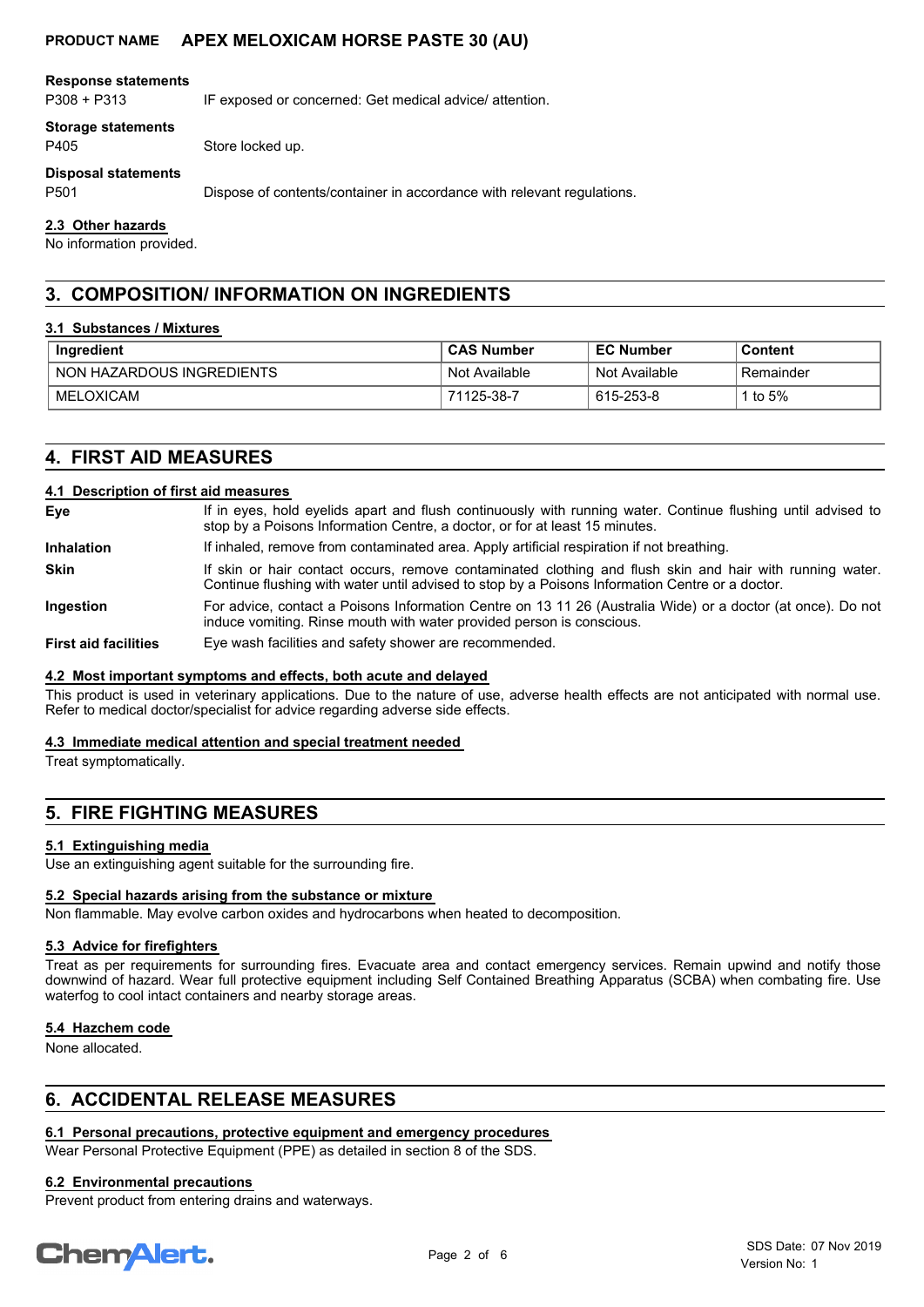#### **6.3 Methods of cleaning up**

Contain spillage, then cover / absorb spill with non-combustible absorbent material (vermiculite, sand, or similar), collect and place in suitable containers for disposal.

#### **6.4 Reference to other sections**

See Sections 8 and 13 for exposure controls and disposal.

## **7. HANDLING AND STORAGE**

#### **7.1 Precautions for safe handling**

Before use carefully read the product label. Use of safe work practices are recommended to avoid eye or skin contact and inhalation. Observe good personal hygiene, including washing hands before eating. Prohibit eating, drinking and smoking in contaminated areas.

#### **7.2 Conditions for safe storage, including any incompatibilities**

Store in a cool, dry, well marked area, removed from incompatible substances, foodstuffs and other drugs. Storage areas and containers should be clearly marked for drug holding, protected from light, freezing or physical damage and tightly sealed when not in use. Keep out of reach of children. Store below 30°C.

#### **7.3 Specific end uses**

No information provided.

## **8. EXPOSURE CONTROLS / PERSONAL PROTECTION**

#### **8.1 Control parameters**

#### **Exposure standards**

No exposure standards have been entered for this product.

#### **Biological limits**

No biological limit values have been entered for this product.

#### **8.2 Exposure controls**

Avoid inhalation. Use in well ventilated areas. **Engineering controls**

#### **PPE**

| Eye / Face         | Wear splash-proof goggles.                                                  |
|--------------------|-----------------------------------------------------------------------------|
| Hands              | Wear PVC or rubber gloves.                                                  |
| <b>Body</b>        | Wear coveralls.                                                             |
| <b>Respiratory</b> | Where an inhalation risk exists, wear a Type A (Organic vapour) respirator. |



## **9. PHYSICAL AND CHEMICAL PROPERTIES**

#### **9.1 Information on basic physical and chemical properties**

| Appearance                   | <b>PASTE</b>          |
|------------------------------|-----------------------|
| Odour                        | APPLE ODOUR           |
| <b>Flammability</b>          | <b>NON FLAMMABLE</b>  |
| <b>Flash point</b>           | NOT REI EVANT         |
| <b>Boiling point</b>         | <b>NOT AVAILABLE</b>  |
| <b>Melting point</b>         | NOT AVAILABLE         |
| <b>Evaporation rate</b>      | <b>NOT AVAILABLE</b>  |
| pН                           | $3.0 \text{ to } 4.5$ |
| <b>Vapour density</b>        | <b>NOT AVAILABLE</b>  |
| <b>Specific gravity</b>      | 1.132                 |
| Solubility (water)           | <b>NOT AVAILABLE</b>  |
| Vapour pressure              | NOT AVAILABLE         |
| <b>Upper explosion limit</b> | <b>NOT RELEVANT</b>   |
| <b>Lower explosion limit</b> | <b>NOT RELEVANT</b>   |

# **ChemAlert.**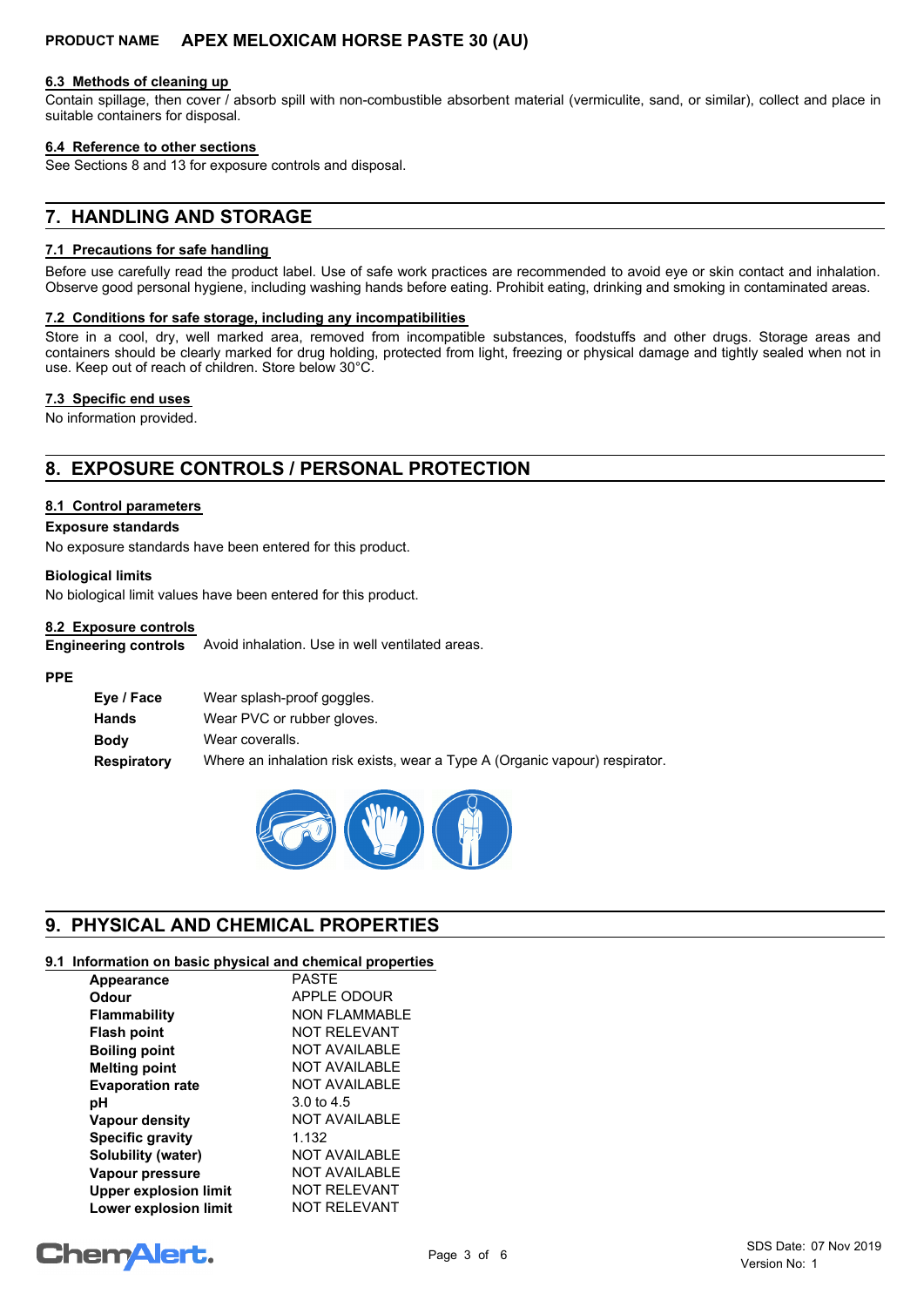#### **9.1 Information on basic physical and chemical properties**

| <b>Partition coefficient</b>     | <b>NOT AVAILABLE</b> |
|----------------------------------|----------------------|
| <b>Autoignition temperature</b>  | <b>NOT AVAILABLE</b> |
| <b>Decomposition temperature</b> | <b>NOT AVAILABLE</b> |
| <b>Viscosity</b>                 | <b>NOT AVAILABLE</b> |
| <b>Explosive properties</b>      | <b>NOT AVAILABLE</b> |
| <b>Oxidising properties</b>      | <b>NOT AVAILABLE</b> |
| <b>Odour threshold</b>           | <b>NOT AVAILABLE</b> |

## **10. STABILITY AND REACTIVITY**

#### **10.1 Reactivity**

Carefully review all information provided in sections 10.2 to 10.6.

#### **10.2 Chemical stability**

Stable under recommended conditions of storage.

## **10.3 Possibility of hazardous reactions**

Polymerization is not expected to occur.

## **10.4 Conditions to avoid**

Avoid heat, sparks, open flames and other ignition sources.

#### **10.5 Incompatible materials**

Incompatible with oxidising agents (e.g. hypochlorites), acids (e.g. nitric acid) and alkalis (e.g. sodium hydroxide).

## **10.6 Hazardous decomposition products**

May evolve carbon oxides and hydrocarbons when heated to decomposition.

## **11. TOXICOLOGICAL INFORMATION**

## **11.1 Information on toxicological effects**

| <b>Acute toxicity</b>              | This product is used in veterinary applications. Use safe work practices to avoid eye contact, prolonged skin<br>contact and ingestion. Refer to medical doctor/specialist for advice regarding adverse side effects. |  |  |
|------------------------------------|-----------------------------------------------------------------------------------------------------------------------------------------------------------------------------------------------------------------------|--|--|
| <b>Skin</b>                        | Contact may result in irritation, redness, pain and rash.                                                                                                                                                             |  |  |
| Eye                                | Contact may result in irritation, lacrimation, pain and redness.                                                                                                                                                      |  |  |
| <b>Sensitisation</b>               | Not classified as causing skin or respiratory sensitisation.                                                                                                                                                          |  |  |
| <b>Mutagenicity</b>                | Not classified as a mutagen.                                                                                                                                                                                          |  |  |
| Carcinogenicity                    | Not classified as a carcinogen.                                                                                                                                                                                       |  |  |
| <b>Reproductive</b>                | Suspected of damaging fertility or the unborn child.                                                                                                                                                                  |  |  |
| STOT - single<br>exposure          | Not classified as causing organ damage from single exposure. However, high level exposure may result in<br>headache, nausea and respiratory tract irritation.                                                         |  |  |
| <b>STOT - repeated</b><br>exposure | May cause damage to organs through prolonged or repeated exposure.                                                                                                                                                    |  |  |
| <b>Aspiration</b>                  | Not classified as causing aspiration.                                                                                                                                                                                 |  |  |
|                                    |                                                                                                                                                                                                                       |  |  |

## **12. ECOLOGICAL INFORMATION**

## **12.1 Toxicity**

No information provided.

## **12.2 Persistence and degradability**

No information provided.

## **12.3 Bioaccumulative potential**

No information provided.

## **12.4 Mobility in soil**

No information provided.

# **ChemAlert.**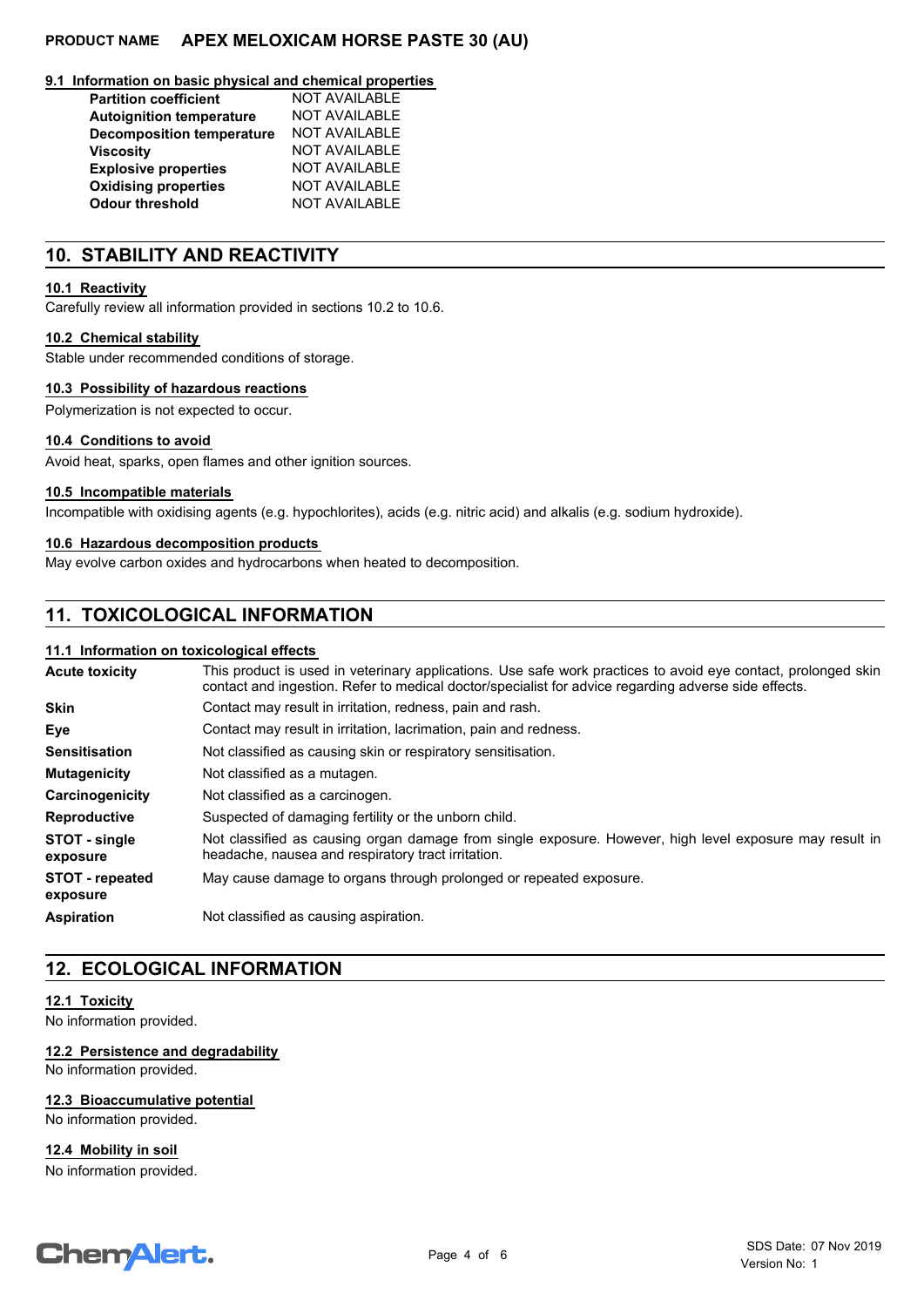#### **12.5 Other adverse effects**

No information provided.

## **13. DISPOSAL CONSIDERATIONS**

#### **13.1 Waste treatment methods**

Return to manufacturer/supplier where possible. For small amounts, bury in approved landfill site. Contact the manufacturer/supplier for additional information (if required). **Waste disposal**

Legislation **Dispose of in accordance with relevant local legislation.** 

## **14. TRANSPORT INFORMATION**

#### **NOT CLASSIFIED AS A DANGEROUS GOOD BY THE CRITERIA OF THE ADG CODE, IMDG OR IATA**

|                                     | <b>LAND TRANSPORT (ADG)</b> | <b>SEA TRANSPORT (IMDG / IMO)</b> | AIR TRANSPORT (IATA / ICAO) |
|-------------------------------------|-----------------------------|-----------------------------------|-----------------------------|
| 14.1 UN Number                      | None allocated.             | None allocated.                   | None allocated.             |
| 14.2 Proper<br><b>Shipping Name</b> | None allocated.             | None allocated.                   | None allocated.             |
| 14.3 Transport<br>hazard class      | None allocated.             | None allocated.                   | None allocated.             |
| 14.4 Packing Group                  | None allocated.             | None allocated.                   | None allocated.             |

#### **14.5 Environmental hazards**

Not a Marine Pollutant

#### **14.6 Special precautions for user**

**Hazchem code** None allocated.

## **15. REGULATORY INFORMATION**

#### Classified as a Schedule 4 (S4) Standard for the Uniform Scheduling of Medicines and Poisons (SUSMP). **15.1 Safety, health and environmental regulations/legislation specific for the substance or mixture Poison schedule AUSTRALIA: AICS (Australian Inventory of Chemical Substances)** All components are listed on AICS, or are exempt. **NEW ZEALAND: NZIoC (New Zealand Inventory of Chemicals)** All components are listed on the NZIoC inventory, or are exempt. **Inventory listings** Safework Australia criteria is based on the Globally Harmonised System (GHS) of Classification and Labelling of Chemicals. **Classifications APVMA Numbers** 83019

## **16. OTHER INFORMATION**

**Additional information**

WORKPLACE CONTROLS AND PRACTICES: Unless a less toxic chemical can be substituted for a hazardous substance, ENGINEERING CONTROLS are the most effective way of reducing exposure. The best protection is to enclose operations and/or provide local exhaust ventilation at the site of chemical release. Isolating operations can also reduce exposure. Using respirators or protective equipment is less effective than the controls mentioned above, but is sometimes necessary.

RESPIRATORS: In general the use of respirators should be limited and engineering controls employed to avoid exposure. If respiratory equipment must be worn ensure correct respirator selection and training is undertaken. Remember that some respirators may be extremely uncomfortable when used for long periods. The use of air powered or air supplied respirators should be considered where prolonged or repeated use is necessary.